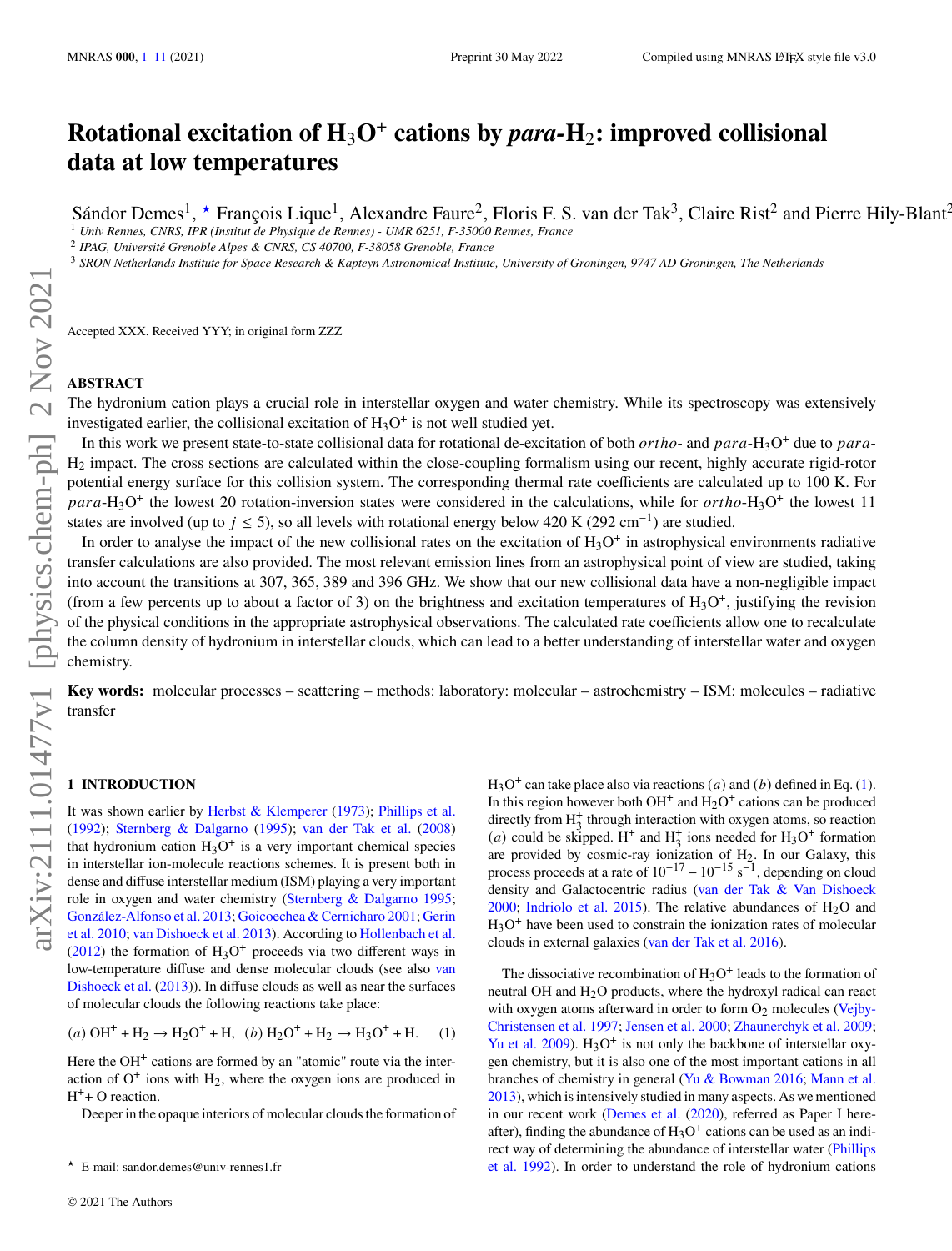in astrophysical media however the features of both its radiative and collisional excitation should be studied. Numerous high-resolution spectroscopy measurements were carried out for  $H_3O^+$ , which were collected by [Yu et al.](#page-10-7) [\(2009\)](#page-10-7), while [Yurchenko et al.](#page-10-9) [\(2020\)](#page-10-9) theoretically studied its ro-vibrational levels recently. The electron-impact excitation of  $H_3O^+$  was studied by [Faure & Tennyson](#page-9-11) [\(2003\)](#page-9-11), who combined the **R**-matrix theory with the adiabatic-nuclei-rotation approximation. Unfortunately there are only limited works devoted to its collisions with interstellar atoms and molecules. For example, for rotational excitation of  $H_3O^+$  by molecular hydrogen (which is the most abundant molecule in the ISM) only approximated, scaled data are available in the literature [\(Offer & van Hemert](#page-9-12) [1992\)](#page-9-12), which are only accurate to order of magnitude (see the review by [van der](#page-10-10) [Tak et al.](#page-10-10) [\(2020\)](#page-10-10) for a discussion of the accuracy of scaled collision data). So reliable and precise rate coefficients are obviously needed for describing the collisional excitation of  $H_3O^+$  in order to interpret the astrophysical observations in the ISM.

In the first rotational excitation study by Offer  $\&$  van Hemert [\(1992\)](#page-9-12) the  $H_3O^+$  –  $H_2$  collision was modeled with a scaled interaction potential of the isoelectronic  $NH<sub>3</sub>$  molecule (in collision with H2), taking into account its electronic and geometrical properties along with the large "umbrella" inversion splitting constant. Both the *para*(*p*)- and *ortho*(*o*)- $H_3O^+$  nuclear spin isomers were studied in collision with ground-state *para*- and *ortho*-H<sub>2</sub>. In order to improve the model potential energy surface (PES) based on  $NH_3-H_2$ interaction, the authors added a long-range correction calculated by second-order perturbation theory, fitted by analytical functions. However, even with this correction included the model cannot correctly describe the ionic nature of  $H_3O^+$ , so the cross section data obtained by [Offer & van Hemert](#page-9-12) [\(1992\)](#page-9-12) should be improved and recalculated using a more accurate PES. It is also worth noting that the authors provide converged state-to-state data only for the  $p-H_3O^+ - p-H_2$ collision for a single collision energy (101 cm<sup>-1</sup>), while for the  $o$ - $H_3O^+$  – p-H<sub>2</sub> and p-H<sub>3</sub>O<sup>+</sup> – o-H<sub>2</sub> interactions they only performed benchmark calculations with a very limited number of partial waves  $J = 0 - 2$  (where J is the total angular momentum).

The collisional excitation of  $H_3O^+$  by He atoms (as a template for  $H_2$ ) was recently studied by [El Hanini et al.](#page-9-13) [\(2019\)](#page-9-13). It is worth to mention however that He is a factor of 5 less abundant than  $H_2$ . Rotational excitation cross sections were computed by means of the close coupling or coupled channel (CC) method by the authors up to 500  $\text{cm}^{-1}$  collision energies in case of  $o$ -H<sub>3</sub>O<sup>+</sup>, and up to 300 cm<sup>-1</sup>in case of *p*-H<sub>3</sub>O<sup>+</sup>, while the thermal rate coefficients were calculated up to 50 K. They used a 3-dimensional PES with fixed intramolecular distances for both colliding partners, calculated by the coupled-cluster theory at the level of single, double, and perturbative corrections for triple excitations [CCSD(T)] and with a non-standard valence quadruple-zeta (AVQZ) basis set. The inversion splitting effects were neglected in the work, which is questionable in case of the H<sub>3</sub>O<sup>+</sup> cation because of its rather large ( $\sim$  55 cm<sup>-1</sup>) inversion splitting constant [\(Yu et al.](#page-10-7) [2009\)](#page-10-7). The global well depth of the  $H_3O^+$ – He system, as it was calculated by the authors, taking into account the basis set superposition error (BSSE) corrections, is about 354.53 cm−<sup>1</sup> . It is worth to mention that, as it was shown by [Roueff & Lique](#page-10-11) [\(2013\)](#page-10-11), significant differences could be observed between the rate coefficients for collisions with He and  $H<sub>2</sub>$ . According to this, new, reliable rate coefficients are obviously needed for the collision of  $H_3O^+$  with  $H_2$  in order to more precisely estimate its abundance from emission spectral lines observed in the ISM. Without such rates the molecular abundances could be only approximated, assuming local thermodynamic equilibrium (LTE), which is usually not a good approximation for typical interstellar conditions [\(Roueff & Lique](#page-10-11) [2013\)](#page-10-11).

In this paper, we provide new collisional cross section and thermal rate coefficient data for the interaction of  $H_3O^+$  with  $H_2$  under ISM conditions, based on our new, accurate 5-dimensional PES [\(Demes](#page-9-10) [et al.](#page-9-10) [2020\)](#page-9-10). The rotational (non-spherical) structure of  $p-H_2$  was taken into consideration.A detailed comparison with the available data for  $H_3O^+$  – He [\(El Hanini et al.](#page-9-13) [2019\)](#page-9-13) and NH<sub>3</sub> – H<sub>2</sub> [\(Bouhafs](#page-9-14) [et al.](#page-9-14) [2017\)](#page-9-14) collisions is presented. As a first astrophysical application, in order to illustrate the influence of our new rate coefficients on astrophysical modelling, we also perform radiative transfer calculations to analyze the collisional excitation of  $H_3O^+$  in interstellar molecular clouds.

The paper is organized as follows: in Section [2](#page-1-0) the details of the PES and the scattering calculations are presented. We report state-to-state cross sections and rate coefficients for the rotational de-excitation of  $H_3O^+$  by  $H_2$  in Section [3,](#page-4-0) where in subsection [3.3](#page-6-0) we also present the results of radiative transfer calculation. Our concluding remarks are drawn in Section [4.](#page-9-0)

# <span id="page-1-0"></span>**2 MODEL AND METHOD**

### **2.1 Potential energy surface**

We have used our recent 5D rigid-rotor potential energy surface [\(Demes et al.](#page-9-10) [2020\)](#page-9-10) to model the collisional dynamics of the  $H_3O^+$ - $H_2$  system. The PES was calculated using the explicitly correlated coupled-cluster theory at the level of singles and doubles with perturbative corrections for triple excitations [CCSD(T)-F12] with the moderate-size augmented correlation-consistent valence triple zeta (aug-cc-pVTZ) basis set and applying the counterpoise procedure of [Boys & Bernardi](#page-9-15) [\(1970\)](#page-9-15) in order to eliminate the effects of basis set superposition error (see [Demes et al.](#page-9-10) [\(2020\)](#page-9-10) for full details).

We used a Jacobi coordinate system to define the geometry of the  $H_3O^+ - H_2$  system. The center of the coordinate system is chosen to be in the center of mass (c.o.m.) of the  $H_3O^+$  cation (i.e. molecular frame representation). A single radial parameter  *defines the* intermolecular distance between the c.o.m. of  $H_3O^+$  and  $H_2$ ,  $\theta$  and  $\phi$  spherical angles characterize the angular position of H<sub>2</sub> relative to the center of the coordinate system, while two additional angles define the orientation of the  $H_2$  molecule. We used the rigid rotor approximation in order to reduce the dimensionality. It should be noted that the inversion frequency of  $H_3O^+$  is much larger than that of NH<sub>3</sub>, however, as [Offer & van Hemert](#page-9-12) [\(1992\)](#page-9-12) have shown the explicit inclusion of the inversion motion has only a small impact on the rotational cross sections, so that the rigid-rotor approximation is valid and reasonable for our case. For the  $H_2$  molecule we applied a bond length of  $r_{H-H}$  = 1.44874 bohr, calculated by [Bubin](#page-9-16) [& Adamowicz](#page-9-16) [\(2003\)](#page-9-16), while for the  $H_3O^+$  cation the experimental structural data of [Tang & Oka](#page-10-12) [\(1999\)](#page-10-12) was used:  $r_{O-H} = 1.8406$  bohr for the bond lengths and  $\alpha_{\text{H}-\text{O}-\text{H}} = 113.6^{\circ}$  for the bond angles. At each intermolecular distance  $R$ , the interaction energy was fitted using a least square standard linear method. All significant analytical terms were selected iteratively, using a Monte-Carlo error estimator described by [Rist & Faure](#page-10-13) [\(2012\)](#page-10-13), resulting in a final set of 208 expansion functions with anisotropies up to  $l_1 = 16$  and  $l_2 = 4$  (the  $l_1$ and  $l_2$  indices refer to the tensor ranks of the angular dependence of the  $H_3O^+$  and  $H_2$  orientations, respectively). The root mean square (rms) residual was found to be lower than 1 cm−<sup>1</sup> in the long-range region of the PES and also in the potential well region. The rms error on the expansion coefficients was also found to be smaller than 1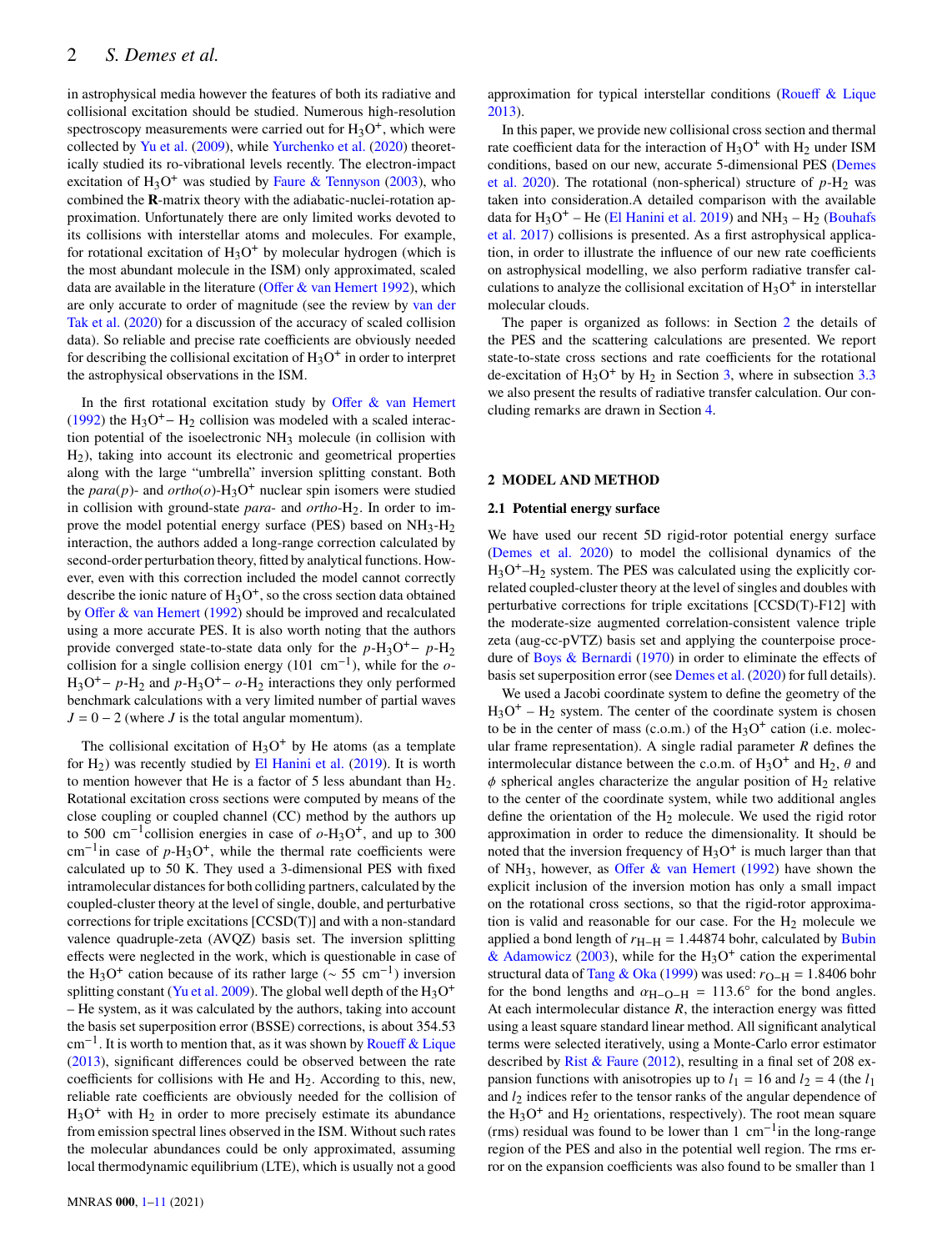cm−<sup>1</sup> in these regions of the interaction potential. The interpolation of the analytical coefficients was finally performed using a cubic spline radial interpolation scheme over the whole intermolecular distance range ( $R = 4 - 30$  bohr), and it was smoothly connected to standard extrapolations using the switch function applied earlier by [Valiron](#page-10-14) [et al.](#page-10-14) [\(2008\)](#page-10-14).

Until otherwise noted, we used the following units throughout this paper: atomic units (a.u.) for distances (1 a.u. = 1 bohr  $\approx$  5.29177  $\times$  $10^{-9}$  cm), and wavenumbers (cm<sup>-1</sup>) for energies (1 cm<sup>-1</sup> ≈ 1.4388  $K$ ).

#### <span id="page-2-0"></span>**2.2 Scattering calculations**

We have calculated the state-to-state rotational de-excitation cross sections  $(\sigma)$  and thermal rate coefficients  $(k(T))$  for the collision of both *ortho*- and *para*-H<sub>3</sub>O<sup>+</sup> with *para*-H<sub>2</sub>. We determined the  $\sigma$ up to 800 cm<sup>-1</sup> total energies by the close-coupling approach using the HIBRIDON scattering code [\(Manolopoulos](#page-9-17) [1986;](#page-9-17) [Alexander &](#page-9-18) [Manolopoulos](#page-9-18) [1987\)](#page-9-18). Similar calculations were performed for the isoelectronic NH3–H2 collision system (which is also a "symmetric top molecule – diatom" collision system) in a broad kinetic energy range by [Bouhafs et al.](#page-9-14) [\(2017\)](#page-9-14). The rotational states involved in our calculations are denoted by  $j_k^{\epsilon}$ , where j is the total angular momentum of the H<sub>3</sub>O<sup>+</sup> cation, k is its projection on the  $C_3$  rotational axis, and  $\epsilon = \pm$  is an inversion symmetry index (for more details, see [Rist et al.](#page-10-15) [\(1993\)](#page-10-15)). It is worth noting that the *ortho*-H<sub>3</sub>O<sup>+</sup> is characterised with  $k = 3n$  quantum numbers (where  $n = 0, 1, 2, \dots$ ), while all other k quantum numbers (e.g.  $k = 1, 2, 4, 5, \ldots$ ) define the  $H_3O^+$  with *para* nuclear spin symmetry.

In case of the hydronium cation, we used the most recent exper-imental rotational constants from [Yu et al.](#page-10-7)  $(2009)$ :  $B = 11.15458$  $\text{cm}^{-1}$  and  $C = 6.19102 \text{ cm}^{-1}$ . The ground-state inversion splitting constant of  $H_3O^+$  measured by [Yu et al.](#page-10-7) [\(2009\)](#page-10-7) is 55.34997 cm−<sup>1</sup> , which is nearly two orders of magnitude larger than that of NH<sub>3</sub> (0.7903 cm<sup>-1</sup>). In case of the H<sub>2</sub> molecule we considered the  $B_{\text{H}_2}$  = 59.3801 cm<sup>-1</sup> rotational constant, in accordance with [Bouhafs et al.](#page-9-14) [\(2017\)](#page-9-14). The reduced mass of the  $H_3O^+$ - $H_2$  system is found to be 1.82273 amu. Just as in Paper I we only used a reduced 55-term expansion of our analytical PES in current scattering calculations, including anisotropies up to  $l_1 \leq 6$  and  $l_2 \leq 2$ . The implementation of the full, 208-term angular basis into the scattering code would be technically difficult and would make the closecoupling calculations unnecessarily heavy and computationally too expensive. However, in order to study the effect of the size of the analytical potential on the cross sections we performed benchmark calculations also with a 39-term angular basis, in which all terms with  $l_1 = 6$  were removed. The results show that the 55-term angular basis we used in the calculations is enough to ensure a convergence always better than 10 − 20% for any particular energy and transition considered, and generally keep the accuracy on the level of a few percents.

We calculated the inelastic cross sections for transitions between rotational levels with internal energy  $\leq 420$  K (292 cm<sup>-1</sup>). The complete set of these rotational levels for both *ortho*- and *para*-H<sub>3</sub>O<sup>+</sup> are shown in Table [1.](#page-3-0) The basis set size  $(j_{\text{max}})$  along with the maximum total angular momentum  $(J_{tot})$  were selected depending on the collision energy. Their particular values were found following preliminary convergence test calculations with a convergence threshold criteria of 1% and 0.01% mean deviation, respectively. In order to adequately describe the resonances in the cross sections, a very small energy step size ( $E_{\text{step}}$ ) was chosen at low collision energies (0.1 cm<sup>-1</sup>),

which was then gradually increased (until 5 cm<sup>-1</sup>at high energies). The values of  $j_{\text{max}}$ ,  $J_{\text{tot}}$  and  $E_{\text{step}}$  parameters used in the calculations for the particular collision energy intervals (from  $E_{\text{init}}$  to  $E_{\text{fin}}$ ) are listed in Table [2.](#page-3-1) It is worth to mention, that the  $j_{\text{max}}$  parameter refers only to the rotational basis used for the H<sub>3</sub>O<sup>+</sup> cation. For *para*-H<sub>2</sub> the two lowest even rotational states were taken into account in the scattering calculations, i.e.  $j_{\text{H}_2} = 0$ , 2.

The calculated cross sections allow to determine the rate coefficients up to 100 K kinetic temperatures by integrating over a Maxwell-Boltzmann distribution of relative velocities [\(Le Picard](#page-9-19) [et al.](#page-9-19) [2019\)](#page-9-19):

$$
k_{\mathbf{i}\to\mathbf{f}}(T) = \left(\frac{8}{\pi\mu k_{\mathbf{B}}^3 T^3}\right)^{\frac{1}{2}} \int_0^\infty \sigma_{\mathbf{i}\to\mathbf{f}} E_{\mathbf{c}} e^{-\frac{E_{\mathbf{c}}}{k_{\mathbf{B}} T}} dE_{\mathbf{c}},\tag{2}
$$

where  $E_c$  is the collision energy,  $\sigma_{i\rightarrow f}$  is the cross section for transition from the initial state (i) to the final state (f),  $\mu$  is the reduced mass of the system and  $k_B$  is the Boltzmann constant.

#### <span id="page-2-1"></span>**2.3 Radiative transfer calculations**

Using the new set of collisional rate coefficients, radiative transfer calculations were performed in order to determine the  $T_R$  radiance and  $T_{\rm exc}$  excitation temperatures as well as the  $\tau$  opacity (optical depth) parameters for radiative transitions of *ortho-* and *para-*H3O + under specific interstellar physical conditions. The calculations were performed using the latest version of the RADEX non-LTE radiative transfer computer program [\(van der Tak et al.](#page-10-16) [2007\)](#page-10-16). In order to solve the radiative transfer equation, the uniform sphere escape probability method has been applied. In the calculations the physical conditions were either systematically varied or constrained. For example, the *para-*H2 molecular densities were considered in the interval of  $n(\text{H}_2) = 10^3 - 10^{12} \text{ cm}^{-3}$ , the molecular column density N was varied from  $1 \times 10^{12}$  up to  $1 \times 10^{15}$  cm<sup>-2</sup>, while the calculated rate coefficients allowed one to explore a kinetic energy range up to  $T_{\text{kin}} = 100$  K. The background radiation temperature and the FWHM line width parameters were kept fixed in all calculations at  $T_{\text{bg}} = 2.7$  K and  $\Delta V = 10.0$  km/s, respectively.

Two sets of radiative transfer calculations were provided. First, we used the available rate coefficients from the LAMDA database [\(Schöier](#page-10-17) [et al.](#page-10-17) [2005\)](#page-10-17). This database contains scaled *ortho-* and *para-*NH3 rate coefficients in collision with  $H_2$  at 100 K kinetic temperature to estimate the  $H_3O^+$ - $H_2$  collisional rates. The LAMDA database provides such rates for 36 de-excitation transitions in case of *ortho-* and 91 transitions in case of *para*-H<sub>3</sub>O<sup>+</sup>.

In the second set of radiative transfer calculations we used the new rate coefficients, which were calculated according to the method discussed in subsection [2.2.](#page-2-0) We have explicitly taken into account the rate coefficients between 10 and 100 K kinetic temperatures for 55 transitions in case of *ortho-* and 180 transitions in case of *para-*H<sub>3</sub>O<sup>+</sup>. For both sets of calculations the rotational energies along with the radiative transition frequencies and Einstein A-coefficients were used as it is proposed in JPL database [\(Pickett et al.](#page-10-18) [2010,](#page-10-18) Species Tag: 19004). In total 11 rotational states (up to the  $j_k^{\epsilon} = 5^+_3$  state) were included in the analysis of *ortho*-H<sub>3</sub>O<sup>+</sup>, while in case of *para-*H<sub>3</sub>O<sup>+</sup> we considered the 20 lowest states (including the  $j_k^{\epsilon} = 5\frac{1}{4}$ state as the highest, see Table. [1](#page-3-0) for more details).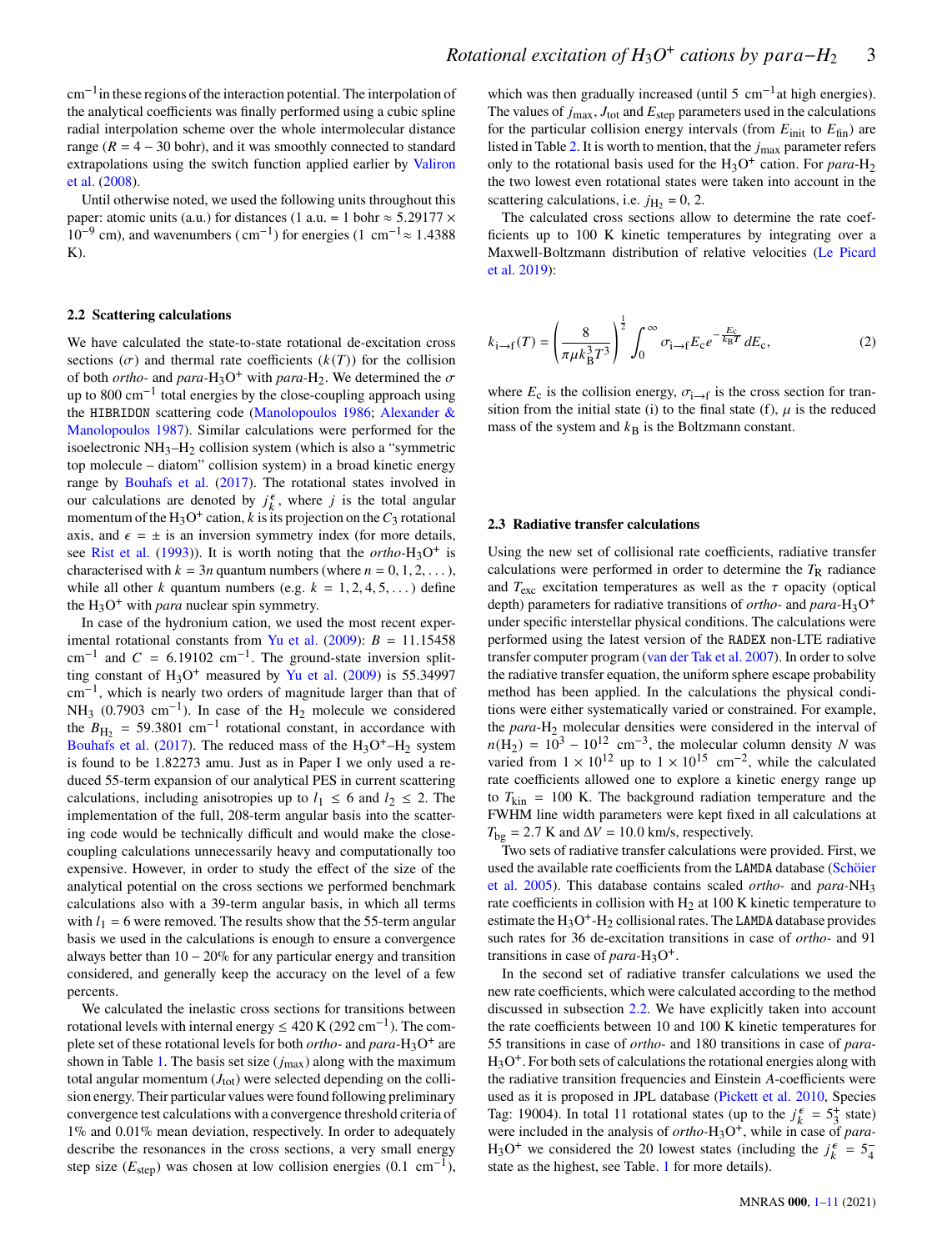|                |                                                                                                                                                                                                                       | para- $H_3O^+$                                       | $ortho-H_3O^+$ |                                                                                                                                       |                                             |  |  |
|----------------|-----------------------------------------------------------------------------------------------------------------------------------------------------------------------------------------------------------------------|------------------------------------------------------|----------------|---------------------------------------------------------------------------------------------------------------------------------------|---------------------------------------------|--|--|
| state<br>label | rotational<br>state $j_k^{\epsilon}$                                                                                                                                                                                  | rotational (internal)<br>energy $[ \text{ cm}^{-1}]$ | state<br>label | rotational<br>state $j_k^{\epsilon}$                                                                                                  | rotational (internal)<br>energy $[cm^{-1}]$ |  |  |
| (1)            |                                                                                                                                                                                                                       | 0.000                                                | (1)            |                                                                                                                                       | 5.101                                       |  |  |
| (2)            |                                                                                                                                                                                                                       | 29.697                                               | (2)            |                                                                                                                                       | 37.947                                      |  |  |
| (3)            |                                                                                                                                                                                                                       | 44.986                                               | (3)            |                                                                                                                                       | 71.681                                      |  |  |
| (4)            |                                                                                                                                                                                                                       | 55.233                                               | (4)            | $1^{+0}_{0}$ $0^{+3}_{3}$ $2^{0}_{0}$ $3^{0}_{3}$ $3^{0}_{4}$ $4^{0}_{3}$ $4^{0}_{4}$ $4^{0}_{0}$ $4^{0}_{0}$ $4^{0}_{0}$ $5^{0}_{3}$ | 104.239                                     |  |  |
| (5)            |                                                                                                                                                                                                                       | 84.977                                               | (5)            |                                                                                                                                       | 117.457                                     |  |  |
| (6)            |                                                                                                                                                                                                                       | 97.145                                               | (6)            |                                                                                                                                       | 127.172                                     |  |  |
| (7)            |                                                                                                                                                                                                                       | 99.427                                               | (7)            |                                                                                                                                       | 161.573                                     |  |  |
| (8)            |                                                                                                                                                                                                                       | 112.384                                              | (8)            |                                                                                                                                       | 215.486                                     |  |  |
| (9)            |                                                                                                                                                                                                                       | 125.939                                              | (9)            |                                                                                                                                       | 258.636                                     |  |  |
| (10)           |                                                                                                                                                                                                                       | 151.241                                              | (10)           |                                                                                                                                       | 271.201                                     |  |  |
| (11)           |                                                                                                                                                                                                                       | 165.657                                              | (11)           |                                                                                                                                       | 273.697                                     |  |  |
| (12)           |                                                                                                                                                                                                                       | 181.807                                              |                |                                                                                                                                       |                                             |  |  |
| (13)           |                                                                                                                                                                                                                       | 186.926                                              |                |                                                                                                                                       |                                             |  |  |
| (14)           |                                                                                                                                                                                                                       | 192.453                                              |                |                                                                                                                                       |                                             |  |  |
| (15)           |                                                                                                                                                                                                                       | 202.099                                              |                |                                                                                                                                       |                                             |  |  |
| (16)           |                                                                                                                                                                                                                       | 238.256                                              |                |                                                                                                                                       |                                             |  |  |
| (17)           |                                                                                                                                                                                                                       | 239.479                                              |                |                                                                                                                                       |                                             |  |  |
| (18)           |                                                                                                                                                                                                                       | 248.863                                              |                |                                                                                                                                       |                                             |  |  |
| (19)           |                                                                                                                                                                                                                       | 253.850                                              |                |                                                                                                                                       |                                             |  |  |
| (20)           | $1_{1}^{+1}_{2}$<br>$2_{2}^{+1}_{1}$ $1_{1}^{+1}_{2}$<br>$2_{3}^{+1}_{2}$<br>$2_{1}^{+1}_{3}$<br>$3_{1}^{+1}_{4}$<br>$4_{2}^{+1}_{5}$<br>$4_{3}^{+1}_{5}$<br>$4_{4}^{+1}_{2}$<br>$5_{4}^{+1}_{5}$<br>$5_{4}^{+1}_{5}$ | 292.146                                              |                |                                                                                                                                       |                                             |  |  |

<span id="page-3-0"></span>Table 1. List of the rotational energy levels for *ortho*- and *para*-H<sub>3</sub>O<sup>+</sup>, which were considered in collisional studies of the present work. The corresponding energies are taken from JPL database [\(Pickett et al.](#page-10-18) [2010,](#page-10-18) Species Tag: 19004).

<span id="page-3-1"></span>Table 2. A full list of the basis set size  $(j_{max})$  and maximum total angular momentum  $(J_{tot})$  parameters, which were found by systematic convergence tests for the particular total energy intervals. The step size for the energies  $(E_{step})$  used in the computations are also listed.

|                                                         | ortho- $H_3O^+$ – para- $H_2$ collision  |                               |               |               |                                                        | para-H <sub>3</sub> O <sup>+</sup> - para-H <sub>2</sub> collision |                               |                  |               |  |
|---------------------------------------------------------|------------------------------------------|-------------------------------|---------------|---------------|--------------------------------------------------------|--------------------------------------------------------------------|-------------------------------|------------------|---------------|--|
| $E_{\text{init}}$<br>$\lceil$ cm <sup>-1</sup> $\rceil$ | $E_{fin}$<br>$\lceil$ cm <sup>-1</sup> ] | $E_{\rm step}$<br>$[cm^{-1}]$ | $j_{\rm max}$ | $J_{\rm tot}$ | $E_{\rm init}$<br>$\lfloor$ cm <sup>-1</sup> $\rfloor$ | $E_{fin}$<br>$\lceil$ cm <sup>-1</sup> ]                           | $E_{\rm step}$<br>$[cm^{-1}]$ | $j_{\text{max}}$ | $J_{\rm tot}$ |  |
| 55.4                                                    | 99.9                                     | 0.1                           | 9             | 23            | 47.1                                                   | 74.9                                                               | 0.1                           | 17               | 18            |  |
| 100                                                     | 149.9                                    | 0.1                           | 9             | 30            | 75                                                     | 99.9                                                               | 0.1                           | 17               | 22            |  |
| 150                                                     | 174.5                                    | 0.5                           | 9             | 34            | 100                                                    | 124.9                                                              | 0.1                           | 17               | 26            |  |
| 175                                                     | 199.5                                    | 0.5                           | 9             | 35            | 125                                                    | 149.9                                                              | 0.1                           | 17               | 30            |  |
| 200                                                     | 224.5                                    | 0.5                           | 10            | 42            | 150                                                    | 174.5                                                              | 0.5                           | 17               | 34            |  |
| 225                                                     | 249.5                                    | 0.5                           | 10            | 43            | 175                                                    | 199.5                                                              | 0.5                           | 17               | 38            |  |
| 250                                                     | 349.5                                    | 0.5                           | 10            | 50            | 200                                                    | 224                                                                | 1                             | 17               | 39            |  |
| 350                                                     | 374.5                                    | 0.5                           | 10            | 51            | 225                                                    | 249                                                                | 1                             | 17               | 43            |  |
| 375                                                     | 399.5                                    | 0.5                           | 10            | 55            | 250                                                    | 274                                                                | 1                             | 17               | 44            |  |
| 400                                                     | 424.5                                    | 0.5                           | 10            | 56            | 275                                                    | 299                                                                | 1                             | 17               | 48            |  |
| 425                                                     | 449.5                                    | 0.5                           | 12            | 57            | 300                                                    | 324                                                                | 1                             | 17               | 49            |  |
| 450                                                     | 474.5                                    | 0.5                           | 12            | 58            | 325                                                    | 374                                                                | 1                             | 17               | 51            |  |
| 475                                                     | 499.5                                    | 0.5                           | 12            | 60            | 375                                                    | 399                                                                | 1                             | 17               | 52            |  |
| 500                                                     | 508                                      | $\overline{2}$                | 12            | 73            | 400                                                    | 424                                                                | $\mathbf{1}$                  | 17               | 53            |  |
| 510                                                     | 522.5                                    | 2.5                           | 12            | 73            | 425                                                    | 449                                                                | 1                             | 17               | 54            |  |
| 525                                                     | 547.5                                    | 2.5                           | 12            | 74            | 450                                                    | 474                                                                | 1                             | 17               | 55            |  |
| 550                                                     | 570                                      | 5                             | 12            | 74            | 475                                                    | 499                                                                | 1                             | 17               | 56            |  |
| 575                                                     | 620                                      | 5                             | 12            | 79            | 500                                                    | 518.75                                                             | 1.25                          | 17               | 58            |  |
| 625                                                     | 645                                      | 5                             | 12            | 81            | 520                                                    | 547.5                                                              | 2.5                           | 17               | 58            |  |
| 650                                                     | 670                                      | 5                             | 12            | 82            | 550                                                    | 570                                                                | 5                             | 17               | 59            |  |
| 675                                                     | 695                                      | 5                             | 12            | 83            | 575                                                    | 620                                                                | 5                             | 17               | 60            |  |
| 700                                                     | 720                                      | 5                             | 13            | 84            | 625                                                    | 695                                                                | 5                             | 16               | 62            |  |
| 725                                                     | 745                                      | 5                             | 13            | 85            | 700                                                    | 745                                                                | 5                             | 16               | 63            |  |
| 750                                                     | 770                                      | 5                             | 13            | 87            | 750                                                    | 800                                                                | 5                             | 16               | 65            |  |
| 775                                                     | 800                                      | 5                             | 13            | 93            |                                                        |                                                                    |                               |                  |               |  |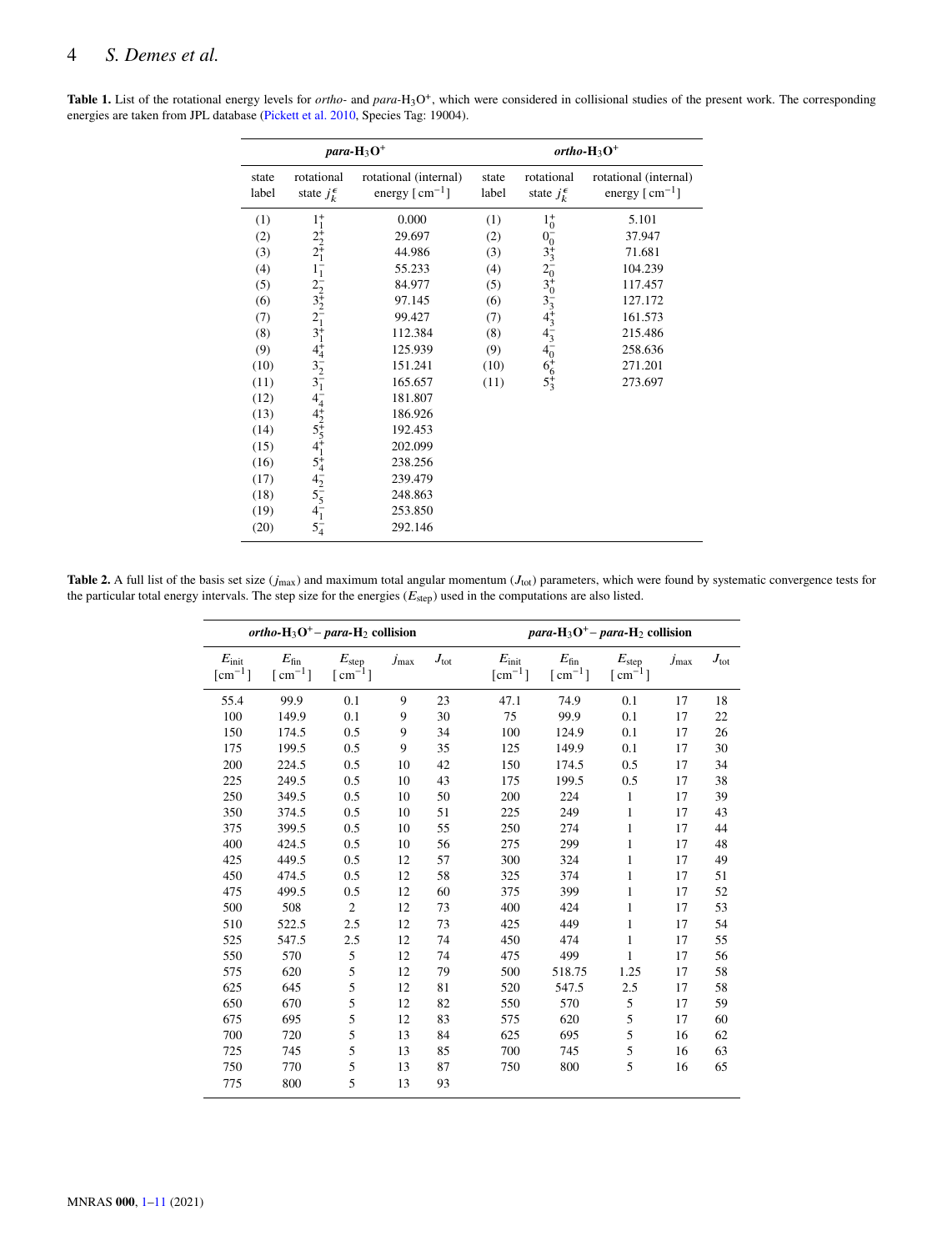# <span id="page-4-0"></span>**3 RESULTS AND DISCUSSION**

#### **3.1 Rotational de-excitation cross sections**

Figs. [1](#page-4-1) and [2](#page-4-2) show the collisional energy dependence of some selected de-excitation cross sections for  $o-H_3O^+$  and  $p-H_3O^+$  collision with  $p$ -H<sub>2</sub>, respectively. We compare our data with the corresponding cross sections for  $H_3O^+$  – He [\(El Hanini et al.](#page-9-13) [2019\)](#page-9-13) and NH<sub>3</sub> –  $H<sub>2</sub>$  [\(Bouhafs et al.](#page-9-14) [2017\)](#page-9-14) collisions. The reason why we perform a comparative analysis also with ammonia data is because  $NH<sub>3</sub>$  was assumed to be a template for the collisions with  $H_3O^+$  (see for example [Offer & van Hemert](#page-9-12) [1992,](#page-9-12) for details). It is worth to mention however, that the labeling of the rotational levels in both of the referred works is somewhat different from those we calculated for the hydronium cation (see Table. [1\)](#page-3-0). The source of such differences is obvious in comparison with NH3, however the incorrect structure of rotational levels for  $H_3O^+$  is because the large inversion splitting constant of the cation is neglected in the calculations of [El Hanini](#page-9-13) [et al.](#page-9-13) [\(2019\)](#page-9-13).

It is worth to mention that [Offer & van Hemert](#page-9-12) [\(1992\)](#page-9-12) only calculated excitation cross sections and only for one single energy both for para- and  $ortho$ -H<sub>3</sub>O<sup>+</sup> collision with H<sub>2</sub>. These cross sections were calculated in the low-energy region (at 101 and 145  $cm^{-1}$ , respectively), where the resonances are very dominant, and their structure and amplitude strongly depend on the quality of the potential used for the calculations. We compared the state-to-state cross sections with the corresponding data of [Offer & van Hemert](#page-9-12) [\(1992\)](#page-9-12), and we found that our results usually highly overestimates them (up to 1 or even 2 orders of magnitude). It is important to mention also that in order to make a comparison of the de-excitation cross sections directly in Figs. [1](#page-4-1) and [2](#page-4-2) an analytical conversion is needed. This conversion involves the  $k_i^2$  (wavevector) parameter, which linearly depends on the difference between the total collision energy and the rotational energy of the particular states involved in the transition. Since the quality of the conversion is sensitive to the rotational level energy (especially in case of higher states), which are not listed precisely in the work of [Offer & van Hemert](#page-9-12) [\(1992\)](#page-9-12) (see Fig. 3 therein), it is not possible to guarantee a good accuracy for the conversion. Because of the mentioned reasons we decided not to include the results of [Offer](#page-9-12) [& van Hemert](#page-9-12) [\(1992\)](#page-9-12) in our global analysis.

In the case of  $o-H_3O^+$  collision with  $p-H_2$  we selected some transitions with  $\Delta j = 1-3$  and  $\Delta k = 3$ . As one can see there is a significant difference between our results and the cross sections of both [El Hanini et al.](#page-9-13) [\(2019\)](#page-9-13) and [Bouhafs et al.](#page-9-14) [\(2017\)](#page-9-14) in the whole kinetic energy interval. Typically our cross sections are about an order of magnitude larger than the corresponding data from the literature. The relative difference is the smallest in case of the  $3^+_3 \rightarrow 1^+_0$  transition, and somewhat decreases with increasing energy. For other transitions the difference is relatively constant and does not depend strongly on energy, except in the case of the  $2^+_0 \rightarrow 3^+_3$  transition in comparison with the  $NH<sub>3</sub>$  data. Significantly there is no constant linear scaling between our data and those of [El Hanini et al.](#page-9-13) [\(2019\)](#page-9-13) or [Bouhafs](#page-9-14) [et al.](#page-9-14) [\(2017\)](#page-9-14), which confirms the relevance of the new calculations. As one can see also in Fig. [1,](#page-4-1) another important difference is that the new cross sections are characterized by a dense resonance structure, which is also contrary to the previously published data. This is certainly due to the very large differences between the well depths of the interaction potential. While for the  $H_3O^+$  – He system it is about 354.53 cm<sup>-1</sup>[\(El Hanini et al.](#page-9-13) [2019\)](#page-9-13) and for the NH<sub>3</sub> – H<sub>2</sub> complex it is 267 cm<sup>-1</sup>[\(Bouhafs et al.](#page-9-14) [2017\)](#page-9-14), the well depth of the PES in our calculation is 5-7 times larger, about 1887.2  $cm^{-1}$ . of reactional excellent in the transition (see Fig. [2\)](#page-4-2) we selected only the selected only the selected only two transition (b) and  $\chi$  and  $\chi$  (c) (b) is because the fig. 2) we selected on the selected only to the selec

In order to analyse the cross sections for  $p-\text{H}_3\text{O}^+ - p-\text{H}_2$  collision



<span id="page-4-1"></span>**Figure 1.** Rotational de-excitation cross sections for some selected transitions in collision of  $o$ -H<sub>3</sub>O<sup>+</sup> with  $p$ -H<sub>2</sub>. Our results (solid lines) are compared with the corresponding data of [Bouhafs et al.](#page-9-14) [\(2017\)](#page-9-14) ( $o$ -NH<sub>3</sub> –  $p$ -H<sub>2</sub>, dashed lines) and [El Hanini et al.](#page-9-13) [\(2019\)](#page-9-13) ( $o-H_3O^+$  – He, circles). Identical colours indicate identical transitions.



<span id="page-4-2"></span>**Figure 2.** Rotational de-excitation cross sections for some selected transitions in collision of  $p-H_3O^+$  with  $p-H_2$ . Our results (solid lines) are compared with the corresponding data of Bouhafs et al. (2017) ( $p$  –NH<sub>3</sub> –  $p$  –H<sub>2</sub>, dashed lines) and [El Hanini et al.](#page-9-13) [\(2019\)](#page-9-13) ( $p$ -H<sub>3</sub>O<sup>+</sup> – He, circles). The blue lines and circles are for the  $2^+_1 \rightarrow 2^+_2$  transition, while both the green dashed line and the red circles show the data for  $1^-_1 \rightarrow 1^+_1$  transition.

solid black line shows our cross sections for the  $1^- \rightarrow 1^+$  inversion transition, while the solid blue line refers to  $2^+_1 \rightarrow 2^+_2$ . The results are compared with the corresponding data for  $p-H_3O^+$  – He [\(El Hanini](#page-9-13) [et al.](#page-9-13) [2019\)](#page-9-13) and  $p-NH_3 - p-H_2$  [\(Bouhafs et al.](#page-9-14) [2017\)](#page-9-14) collisions. The observed relative differences are significantly smaller for the transition within  $j = 1$ , but still very large for the  $j = 2$  transition. The strong resonance structures in the cross sections are significant for this type of collisions as well. The differences are mainly due to these resonances in the case of  $1^-_1 \rightarrow 1^+_1$  transition, while for the  $2^+_1 \rightarrow 2^+_2$  process a larger relative difference is observed, from a factor of 2 up to more than an order of magnitude.

In Fig. [3](#page-5-0) we compare the cross sections for all the possible low-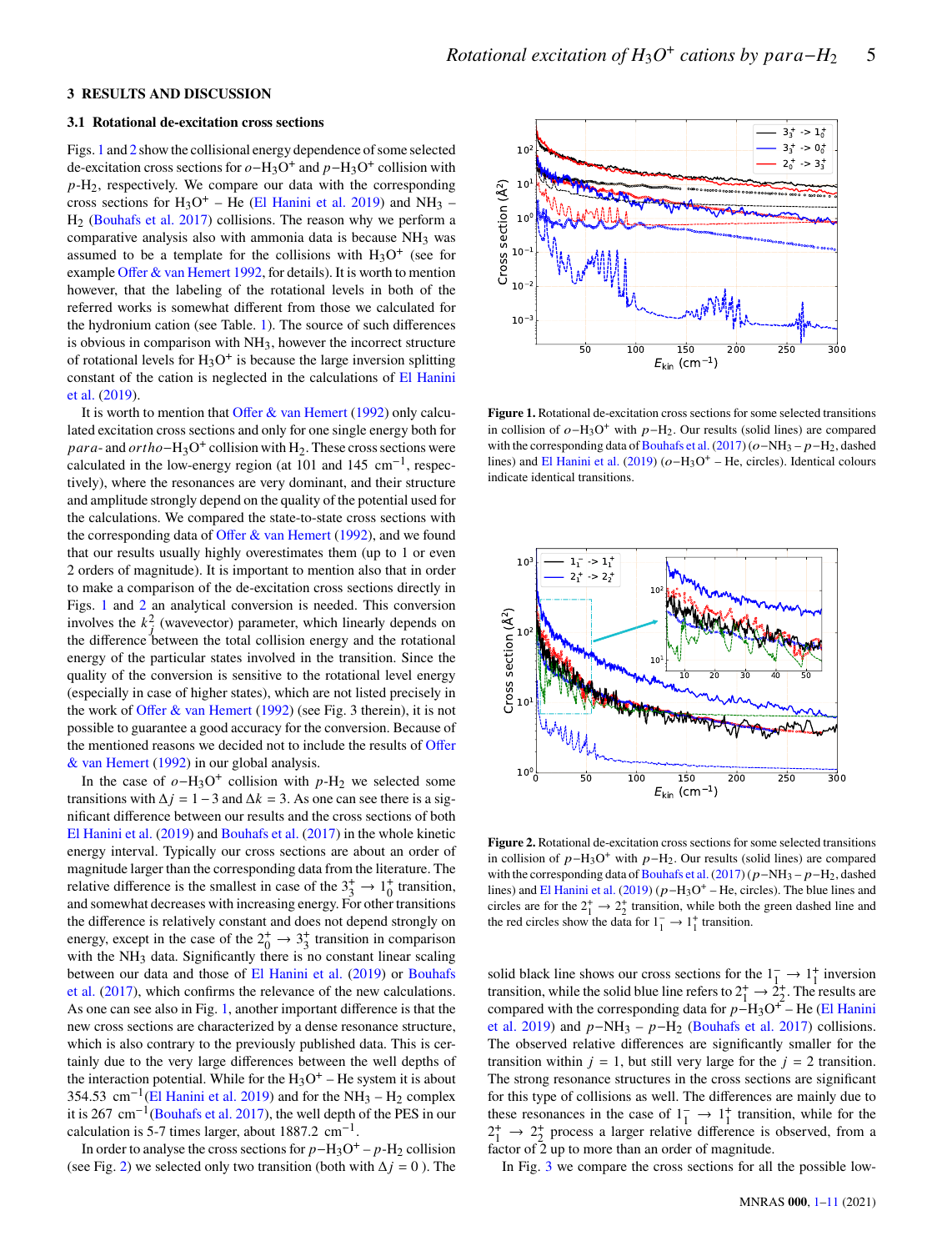

**Figure 3.** Rotational de-excitation cross sections for the low-frequency (< 1000 GHz) transitions in  $o$ -H<sub>3</sub>O<sup>+</sup> and  $p$ -H<sub>3</sub>O<sup>+</sup> collisions with  $p$ -H<sub>2</sub>.

frequency transitions ( $v_{i\rightarrow f}$  < 1000 GHz) up to 500 cm<sup>-1</sup>collision energies. Transition both for  $o-H_3O^+$  and  $p-H_3O^+$  nuclear spin isomers were considered, for which we also present radiative transfer calculations later (see subsection [3.3\)](#page-6-0). The  $\sigma$  do not deviate strongly, the maximal difference between them is within a factor of 3. It is not surprising that the largest cross sections are calculated for the case of  $0_0^- \rightarrow 1_0^+$  transition into the ground state. As one can see, all  $\sigma$  are characterized with a very strong resonance behaviour, which indicates that a a very dense sampling of collision energy (with a step size  $E_{\text{step}} \sim 0.1 \text{ cm}^{-1}$ ) is required to adequately compute the corresponding rate coefficients (especially below 300-400  $\text{cm}^{-1}$ , where the resonances are the strongest).

# **3.2 Rate coefficients**

Once the state-to-state cross sections were calculated we computed the corresponding rate coefficients for the  $H_3O^+ - H_2$  collision (see subsection [2.2](#page-2-0) for details). In Fig. [4](#page-5-1) the rate coefficients for the  $o$ -H<sub>3</sub>O<sup>+</sup>-  $p$ -H<sub>2</sub> collision are compared with the available data from the literature for the same transitions presented in Fig. [1.](#page-4-1) The large difference between our results and the collisional rates of both [El](#page-9-13) [Hanini et al.](#page-9-13) [\(2019\)](#page-9-13) and [Bouhafs et al.](#page-9-14) [\(2017\)](#page-9-14) is even more visible in this plot in the whole temperature range (i.e. up to  $T_{\text{kin}} = 100$ K). The smaller deviation is observed for the  $3^+_3 \rightarrow 1^+_0$  transition (one order of magnitude compared to two orders of magnitude for the other transition). In general the relative difference between the corresponding  $k(T)$  is smaller for higher absolute rate values. It is worth noting also that there is no direct scaling (i.e. linear dependence) observed between the rate coefficients compared in Fig. [4](#page-5-1) with respect to kinetic temperature change.

As it is expected, the relative difference between the calculated  $k(T)$  for  $p-\text{H}_3\text{O}^+$  –  $p-\text{H}_2$  collision and the corresponding data from the literature [\(Bouhafs et al.](#page-9-14) [2017;](#page-9-14) [El Hanini et al.](#page-9-13) [2019\)](#page-9-13) is similar to those for the  $o-H_3O^+ - p-H_2$  process. Fig. [5](#page-5-2) shows the temperature dependence of the  $p-H_3O^+ - p-H_2$  thermal rate coefficients for some selected transitions, compared with the previously published data. It is worth to mention however that we selected different states from those shown in Fig. [2,](#page-4-2) because of the lack of collisional rate coefficients in the literature for those transitions. The magnitude of



<span id="page-5-1"></span>**Figure 4.** Kinetic temperature dependence of the rate coefficients for some selected rotational transitions in collision of  $o-H_3O^+$  with  $p-H_2$ . Our results (solid lines) are compared with the corresponding data of Bouhafs et al.  $(2017)$  $(o-NH<sub>3</sub> - p-H<sub>2</sub>$ , dashed lines) and [El Hanini et al.](#page-9-13) [\(2019\)](#page-9-13) ( $o-H<sub>3</sub>O<sup>+</sup> - He$ , triangles). Identical colours indicate identical transitions.

<span id="page-5-0"></span>

<span id="page-5-2"></span>**Figure 5.** Kinetic temperature dependence of the rate coefficients for some selected rotational transitions in collision of  $p-H_3O^+$  with  $p-H_2$ . Our results (solid lines) are compared with the corresponding data of Bouhafs et al.  $(2017)$  $(p-NH<sub>3</sub> - p-H<sub>2</sub>$ , dashed lines) and [El Hanini et al.](#page-9-13) [\(2019\)](#page-9-13) ( $p-H<sub>3</sub>O<sup>+</sup> - He$ , triangles). Identical colours indicate identical transitions.

however it is rather small (from about 20% up to about factor of 2) in the case of the  $3\frac{1}{2} \rightarrow 2\frac{1}{2}$  transition, which is the lowest by the amplitude in our calculations. While our results show a rather strong resemblance for the  $3\frac{1}{2} \rightarrow 2\frac{1}{2}$  and  $2\frac{1}{2} \rightarrow 1\frac{1}{2}$  transitions, this is not the case with corresponding data of  $E1$  Hanini et al. [\(2019\)](#page-9-13). The rate coefficients for these transitions in the work of [Bouhafs et al.](#page-9-14) [\(2017\)](#page-9-14) also show a strong correlation, but our results are significantly larger (by about a factor of 2). The largest differences (up to an order of magnitude) are found for the  $3^+_2 \rightarrow 2^-_2$  de-excitation process, while compared with the results of [Bouhafs et al.](#page-9-14) [\(2017\)](#page-9-14) for NH<sub>3</sub>.

Fig. [6](#page-6-1) compares the de-excitation rates for the same low-frequency transitions studied in Fig. [3.](#page-5-0) Both the  $o-H_3O^+$  and  $p-H_3O^+$  nuclear spin isomers were considered again. One can see that the absolute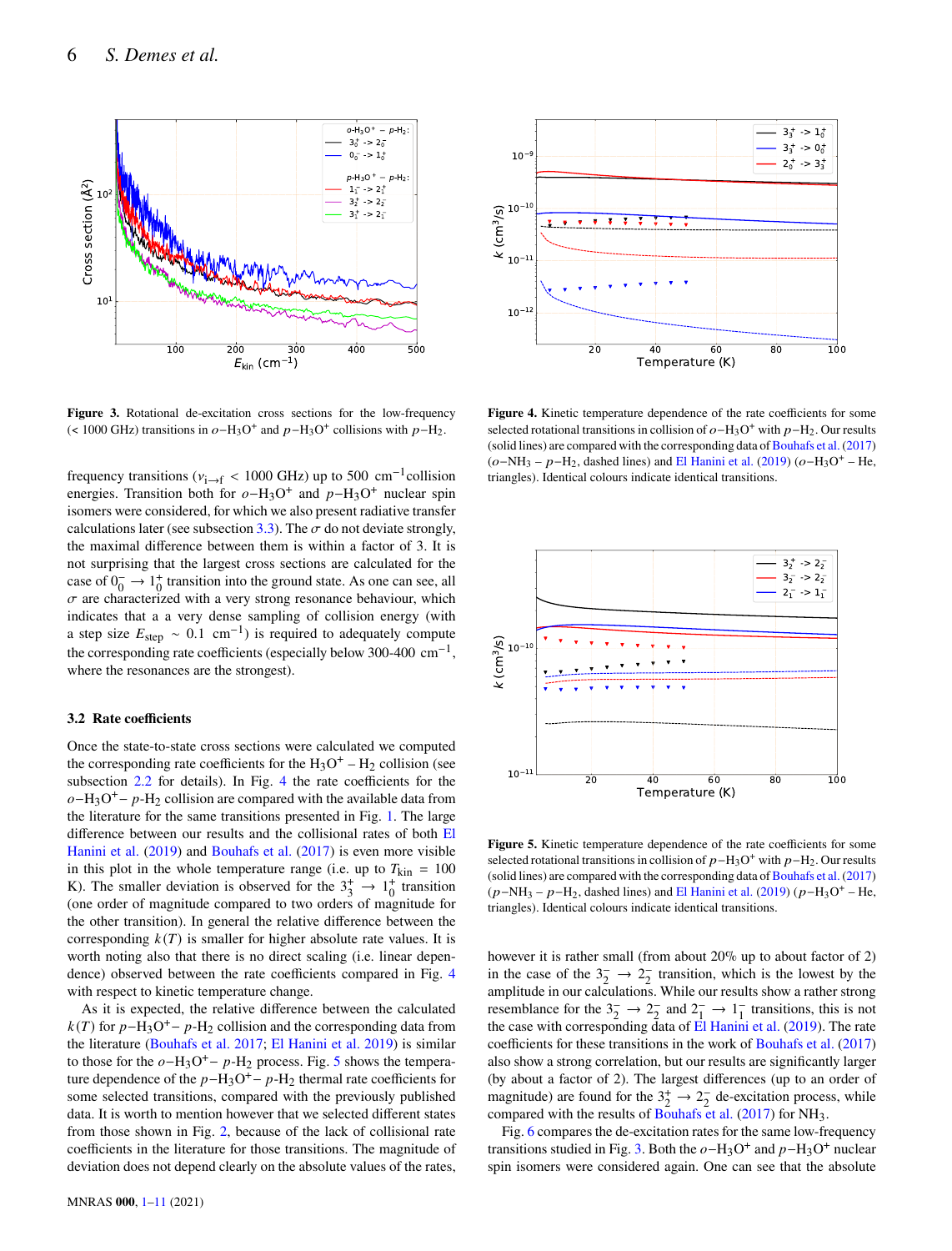

<span id="page-6-1"></span>Figure 6. Kinetic temperature dependence of the rate coefficients for the low-frequency ( $v < 1000$  GHz) transitions in both  $o-H_3O^+$  and  $p-H_3O^+$ collisions with  $p-H_2$ .



<span id="page-6-2"></span>**Figure 7.** State-to-state ratios of our recent thermal rate coefficients and the corresponding data listed in the LAMDA database [\(Schöier et al.](#page-10-17) [2005\)](#page-10-17). Collisional rates both for  $o-H_3O^+$  and  $p-H_3O^+$  are considered at 100 K kinetic temperature.

difference between the rates varies from some percents up to a factor of 3. It is worth to mention again that the dependence of the rate coefficients on the temperature is not uniform, which is especially significant at lower  $T_{\text{kin}}$ . Above 60 K the rate coefficients decrease rather monotonically, and a constant scaling factor between them could be easily derived for this temperature region.

After analyzing all the state-to-state rate coefficients some important conclusion could be drawn. In the 10 to 100 K interval the temperature dependence is not strong, which is in accordance with the Langevin capture model. Above 40-50 K all the rate coefficients are monotonically decreasing with temperature, which allows one to use simple extrapolation methods towards higher kinetic temperatures, however the precision of such extrapolations are questionable.

In order to demonstrate the importance of new rate coefficients in the potential astrophysical applications we compare our results with the most recent  $k(T)$  listed in the LAMDA database [\(Schöier et al.](#page-10-17) [2005\)](#page-10-17). Currently these rate coefficients are used for the radiative transfer modelling, which involves hydronium. The state-to-state ratios of the collisional rates both for  $o$ -H<sub>3</sub>O<sup>+</sup> and  $p$ -H<sub>3</sub>O<sup>+</sup> are shown in Fig. [7](#page-6-2) at 100 K kinetic temperature. As one can see the  $k(T)$  do not correlate well, i.e. no linear scaling from the data of LAMDA database to our new rates can be found. In general the ratio varies between factors of 0.5 and 2 (except for some  $o-H_3O^+$ -transitions) and no significant difference can be found for *ortho* and *para* nuclear symmetries. For most of the transition the following tendency is valid: as the magnitude of the  $k(T)$  is increasing their relative ratio is decreasing. In comparison with the data from the literature our rates are higher for the low-magnitude transitions (up to about  $2 \times 10^{-10}$  $\text{cm}^3/\text{s}$ ), while for higher rates they are lower. We would like to emphasise again that due to this non-linearity the new collisional rate coefficients are important for adequate modelling of hydronium in astrophysical media.

The corresponding ratios for the low-frequency transitions (highlighted with alternative colours) are indicated at 50 K as well. While the the LAMDA database currently contains only collisional data at 100 K, it is important to provide temperature-dependent rates as well, since the rates can vary (decrease) with increasing  $T_{\text{kin}}$ .

# <span id="page-6-0"></span>**3.3 Excitation of H**3**O**<sup>+</sup> **in low-temperature interstellar regions**

In order to estimate the impact of our new collisional data on the astrophysical observables, we have computed the excitation of both  $ortho$ and  $para$ -H<sub>3</sub>O<sup>+</sup> using the large velocity gradient RADEX non-LTE radiative transfer computer program (see subsection [2.3](#page-2-1) for details). We have used the rate coefficients computed for collision with  $p-H_2$ , presented in the previous section. For comparison, we provided the same radiative transfer calculations using the corresponding  $k(T)$ data from the LAMDA database [\(Schöier et al.](#page-10-17) [2005\)](#page-10-17). The radiance (brightness) temperatures for the  $1^-_1 \rightarrow 2^+_1, 3^+_2 \rightarrow 2^-_2$  and  $3^+_0 \rightarrow 2^-_0$ transitions are compared with results of [Phillips et al.](#page-9-2) [\(1992\)](#page-9-2) (see Fig. [8\)](#page-7-0). The latter de-excitation processes are characterized with 307.2, 364.8 and 396.3 GHz transition frequencies, respectively (see Fig. [3](#page-5-0) for the corresponding cross sections and Fig. [6](#page-6-1) for the  $k(T)$ ).

First we analysed the optical depth  $(\tau)$  for these transitions at  $N = 10^{15}$  cm<sup>-2</sup> column density. We found that all the 4 transitions are optically "thin", since we found very low  $\tau$  values for them under strict LTE-conditions (above  $10^9$  cm<sup>-3</sup> hydrogen densities):

- $\tau \approx 0.2 0.22$  for the  $3^{+}_{0} \rightarrow 2^{-}_{0}$  transition (396.3 GHz),
- $\tau \approx 0.15 0.17$  for the  $1^{-}_{1} \rightarrow 2^{+}_{1}$  transition (307.2 GHz),
- $\tau \approx 0.08 0.1$  for the  $3^{+}_{2} \rightarrow 2^{-}_{2}$  transition (364.8 GHz),

where the two  $\tau$ -values refer to results obtained using our new  $k(T)$ data and those of from the LAMDA database [\(Schöier et al.](#page-10-17) [2005\)](#page-10-17), respectively. At lower H<sub>2</sub> densities (below  $10^6$  cm<sup>-3</sup>) the calculated optical depth values are lower (< 0.1), except of the  $1_1^- \rightarrow 2_1^+$ <br>(307.2 GHz) transition, for which  $\tau \approx 1$  between  $10^3 - 10^4$  cm<sup>-3</sup> H<sub>2</sub> densities.

Fig. [8](#page-7-0) shows the dependence of  $T_R$  radiance temperature on  $n(H_2)$ gas density for the above mentioned transitions. We analysed this dependence for different column densities N ranging from  $1 \times 10^{12}$ up to  $1 \times 10^{15}$  cm<sup>-2</sup> at 50 and 100 K gas temperatures. As one can see there is a good qualitative agreement between the calculated radiance temperatures using our new rate coefficients and those listed by [Phillips et al.](#page-9-2) [\(1992\)](#page-9-2) for the whole molecular density range. However, while analysing the results obtained using the LAMDA rate coefficients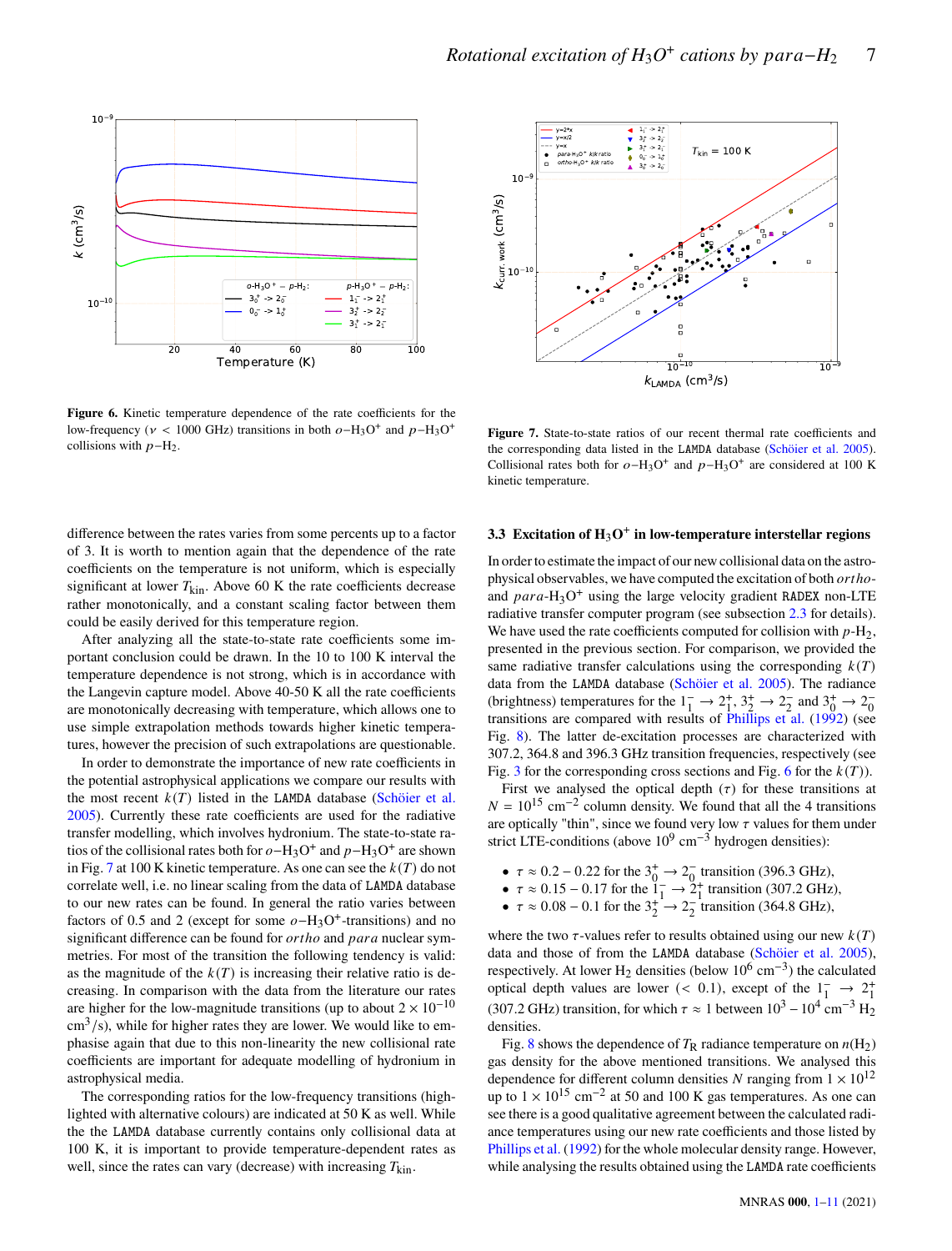

**Figure 8.** Radiance temperatures  $T_R$  for the H<sub>3</sub>O<sup>+</sup> cation's 307, 365 and 396 GHz lines as a function of molecular density  $n(H_2)$ , computed using the rate coefficients from the LAMDA database [\(Schöier et al.](#page-10-17) [2005,](#page-10-17) dash-dot lines) and those from this paper (solid lines). The 3 panels on the left side represent the results at 50 K kinetic temperature for the 3 transitions studied, while on the right side panels the results at 100 K are shown. The different colours of the subplots denote different column densities, ranging from  $N = 10^{12}$  up to  $N = 10^{15}$  cm<sup>-2</sup>.

we observe some deviations. These deviations with respect to the results obtained with our  $k(T)$  data are ranging from some percents up to a factor of 2 (compare the solid and dash-dot curves on Fig. [8\)](#page-7-0). As one can expect, the deviations are more significant under non-LTE conditions, i.e. below  $10^6$  cm<sup>-3</sup> hydrogen densities, where they strongly depend both on  $T_{\text{kin}}$  as well as on the type of the transition. It is worth to mention however that at 100 K slight differences (up to about 10  $\%$ ) are observed also at high H<sub>2</sub> densities, where the collisional rates do not contribute in the modelling. These differences can be explained by the different number of rotational leveles and transitions involved in the two set of radiative transfer calculations. Thus, in the modelling with our rate coefficients the collisional data for the lowest 20 and 11 rotational states are included for the  $para$ and  $ortho-H<sub>3</sub>O<sup>+</sup>$ , respectively. At the same time, in the modelling with the LAMDA rate coefficients the corresponding data are available only for the lowest 14 and 9 rotational levels, respectively. As one <span id="page-7-0"></span>can see, at lower temperatures (i.e. at 50 K) these differences do not lead to large discrepancies between the two calculations, however at 100 K the additional rotational states have significant impact on the results. We found that the disagreement between the two calculated set of  $T_R$  is the largest in the case of  $3^+_0 \rightarrow 2^-_0$   $o\text{-}H_3\text{O}^+ - p\text{-}H_2$ transition and is stronger at higher kinetic temperature. It does not depend however on the column density. The observed threshold (i.e. the critical density) to reach LTE conditions is about  $10^8 \text{ cm}^{-3} \text{ H}_2$ density for all considered de-excitation processes.

To further studying the effect of the new rate coefficients on the radiative transfer models we provide also a comparative analysis for the  $T_{\rm exc}$  excitation temperatures. In Fig. [9](#page-8-0) one can see the dependence of  $T_{\text{exc}}$  on  $H_2$  molecular density in case of some low-frequency transitions, for which population inversion effects were observed. In particular the  $3^+_0 \rightarrow 2^-_0$ ,  $3^+_1 \rightarrow 2^-_1$  and  $3^+_2 \rightarrow 2^-_2$  de-excitation processes were considered with 396.3, 388.5 and 364.8 GHz transi-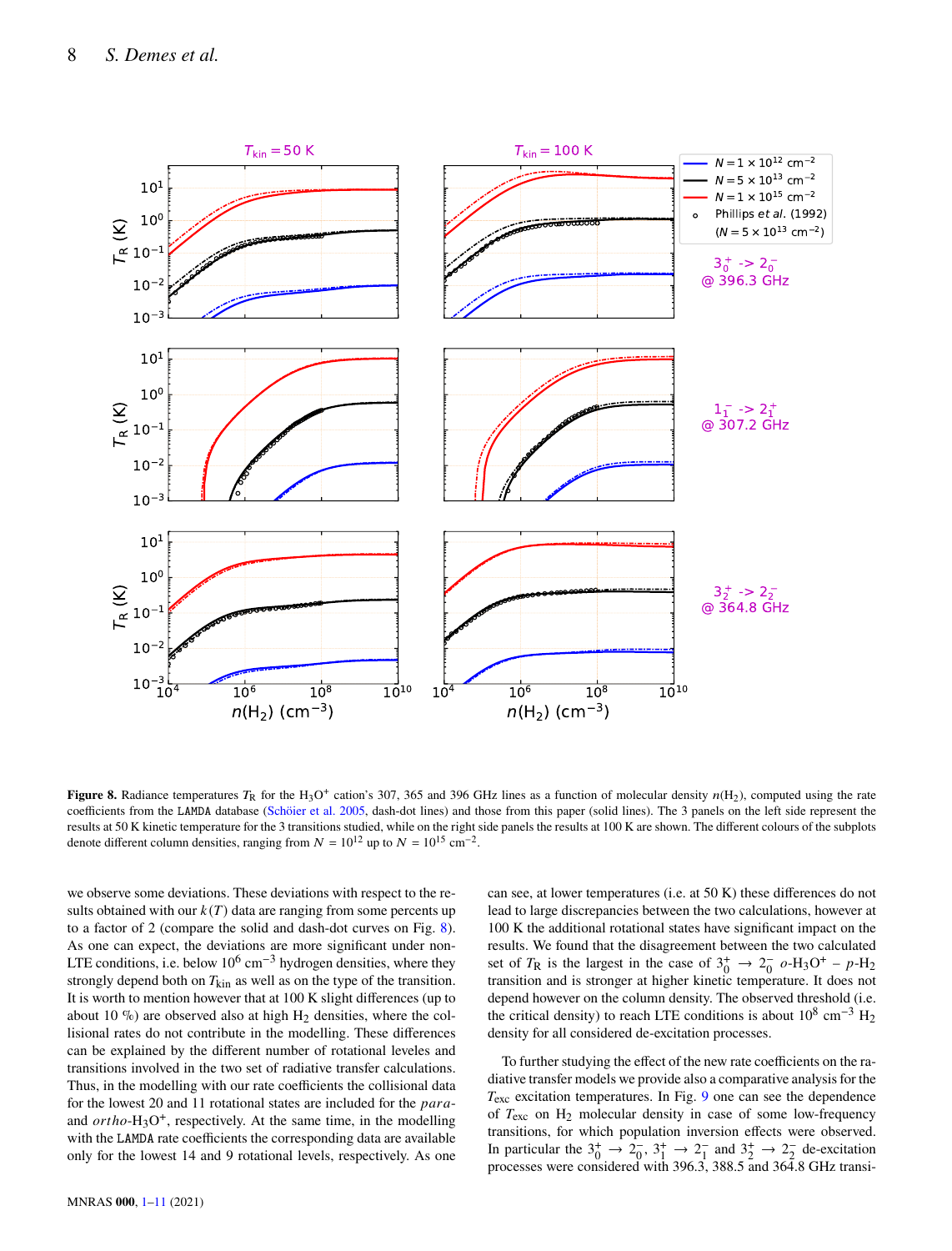

**Figure 9.** Logarithm of the excitation temperatures  $log(T_{\text{exc}})$  for the H<sub>3</sub>O<sup>+</sup> cation's 365, 389 and 396 GHz emission lines as a function of molecular density  $n(H_2)$ , computed using the rate coefficients from the LAMDA database [\(Schöier et al.](#page-10-17) [2005\)](#page-10-17) (dash-dot lines) and those from this paper (solid lines). The values at the ordinate are multiplied by a factor  $\varepsilon = \pm 1$ , the sign of which corresponds to the sign of  $T_{\text{exc}}$ . The green horizontal area defines the interval of temperatures ranging from  $T_{bg} = 2.7$  K up to  $T_{kin}$ . The definition and parameters used in the individual panels are identical to those of in Fig. [8.](#page-7-0)

tion frequencies, respectively. In the subplots of Fig. [9](#page-8-0) we compared again two set of results, which are obtained using our new  $k(T)$  and those from the LAMDA database. Analogously to the previous case, we have analysed the results for column densities between  $1 \times 10^{12}$ and  $1 \times 10^{15}$  cm<sup>-2</sup> at 50 and 100 K kinetic temperatures. Unfortunately, for these quantities we could not find any available data in the literature. For better visualization the plots show the logarithm of the excitation temperatures multiplied by by  $\varepsilon$ , where  $\varepsilon = 1$  for positive and  $\varepsilon = -1$  for negative  $T_{\text{exc}}$  values, respectively. As one can see for all 3 transitions under consideration a population inversion is observed in a very broad gas density range, starting from low  $n(H_2)$  densities (below  $10^4 \text{ cm}^{-3}$ ). The width of this region strongly depends both on the column density and the kinetic temperature. Between  $10^8 - 10^9$  cm<sup>-3</sup> however, i.e. around the threshold to reach strict LTE-conditions, the population inversion is quenched, and at high densities there are almost no differences between the two sets <span id="page-8-0"></span>of data. On the other hand, while we compare the results for the particular transitions under the same physical conditions, which were obtained with the two set of rates (see the solid and dash-dot curves in Fig. [9\)](#page-8-0), we find significant differences. First, there is a rather large shift in the critical density region, where  $T_{\text{exc}}$  change sign from " − " to " + ". This shift is varying between some percents and about a factor of 2. Slight deviations are also observed in the amplitudes of excitation temperatures between the two set of data near these turning points. These deviations are usually higher in case of larger column densities and lower kinetic temperatures, for which we observe differences as high as an order of magnitude (see for example the  $3^+_1 \rightarrow 2^-_1$ and  $3^+_2 \rightarrow 2^-_2$  transitions at 50 K). It is also important to note that the minimal and maximal amplitudes in the critical density region are very close for all of the studied transitions and does not depend strongly on the particular physical conditions. Aalto and coworkers showed earlier [\(Aalto et al.](#page-9-20) [2011\)](#page-9-20) that the results of radiative transfer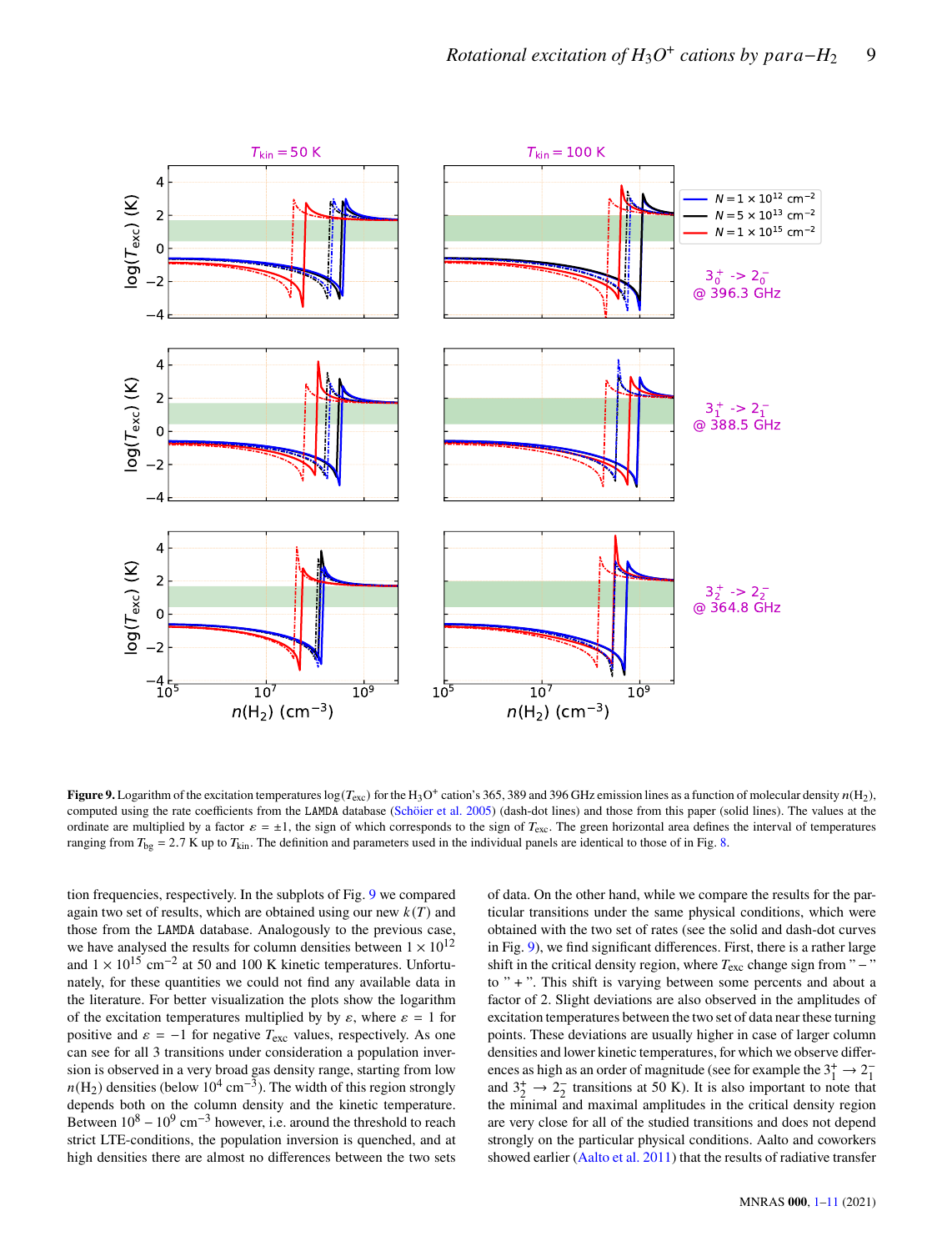calculations are also sensitive to the adopted background temperature. So for a reliable interpretation of observations the  $T_{\text{bg}}$  value should be chosen carefully.

# <span id="page-9-0"></span>**4 CONCLUSIONS**

We have presented state-to-state rotational de-excitation cross sections and kinetic rate coefficients for collisions of  $ortho-H_3O^+$  and  $para - H_3O^+$  with  $p - H_2$ , which is one of the most abundant colliders in interstellar clouds. The theoretical calculations are performed within an accurate close-coupling formalism. Our recent, explicitly correlated five-dimensional rigid-rotor potential energy surface [\(Demes et al.](#page-9-10) [2020\)](#page-9-10) was used for collisional dynamics studies. A broad kinetic energy range was considered  $\left($  < 800 cm<sup>-1</sup>), which allowed one to calculate the corresponding state-to-state rate coefficients up to 100 K temperature. Since accurate data for the studied collisional system is missing in the literature, we compare our results with the corresponding data for the isoelectronic  $H_3O^+$  – He [\(El](#page-9-13) [Hanini et al.](#page-9-13) [2019\)](#page-9-13) and  $NH_3 - H_2$  [\(Bouhafs et al.](#page-9-14) [2017\)](#page-9-14) collisions. In most cases significant differences are observed (as high as an order of magnitude) both for the cross sections and rate coefficients, where our new data are notably larger than the corresponding data from the literature in case of the analysed de-excitation processes. We also compared the rate coefficients for the individual rotational transitions with the most recent data provided in the LAMDA database [\(Schöier](#page-10-17) [et al.](#page-10-17) [2005\)](#page-10-17). The deviations are rather large, mainly within a factor of 4. It is also worth to mention that no general, linear scaling rule could be established to find a correspondance between the literature data and those of our recent work. Based on these findings we can conclude that the new collisional rates are obviously important and allows one a more adequate modelling of hydronium observations in astrophysical media.

In order to investigate the effect of the new rate coefficients on the excitation of  $ortho-H_3O^+$  and  $para-H_3O^+$ , we have computed the excitation of these species using a non-LTE radiative transfer code under various physical conditions that are typical of molecular clouds. As the comparison with the results obtained from LAMDA rate coefficients has shown, our new collisional data have a significant, non-negligible impact on the astrophysical observables in such models. This effect on the excitation of hydronium is more remarkable at lower hydrogen densities, where the LTE-conditions are not fulfilled. It is worth to mention however that some discrepancies for the radiance temperatures were found also under strict LTE-conditions. These discrepancies are due to the fact that our new collisional data involve more rotational levels compared to the LAMDA database, which can significantly contribute to the radiative transfer models at higher temperatures. The column densities of  $H_3O^+$  in interstellar clouds thus should be revisited based on the new collisional data. This can be used then as an indirect way for more precise estimates of the gas-phase formation of  $O_2$  and  $H_2O$  molecules in the ISM, since these species primarily formed by dissociative recombination of hydronium cations.

It is also important to note that the calculated rate coefficients slightly depend on the kinetic temperature. Nevertheless, for more precise astrophysical applications, especially to study warmer astronomical regions (with temperatures around 250−300 K), it is required to extend the collisional energy and kinetic temperature range. For this reason, our future studies will be addressed to the excitation of H3O + at higher temperatures, considering rotational cross sections up to 1500-1600 cm−<sup>1</sup> collision energies. In addition, since it is crucial in the high-temperature regions of the ISM, we will extend our calculations also for collisional processes involving  $ortho-H<sub>2</sub>$ .

# **ACKNOWLEDGEMENTS**

We acknowledge financial support from the European Research Council (Consolidator Grant COLLEXISM, Grant Agreement No. 811363) and the Programme National "Physique et Chimie du Milieu Interstellaire" (PCMI) of CNRS/INSU with INC/INP cofunded by CEA and CNES. We wish to acknowledge the support from the CINES/GENCI for awarding us access to the OCCIGEN supercomputer within the A0070411036 project as well as the GRICAD infrastructure (https://gricad.univ-grenoble-alpes.fr), which is supported by Grenoble research communities. F.L. acknowledges the Institut Universitaire de France.

# **SUPPLEMENTARY MATERIAL**

The RADEX-compatible molecular data files, which are used in the radiative transfer calculations, and which include the particular stateto-state rate coefficient data for  $ortho$  – and  $para - H_3O^+$  collisions with  $para - H_2$  up to 100 K are provided as supplementary material.

# **DATA AVAILABILITY STATEMENT**

The data underlying this article will be shared on reasonable request to the corresponding author.

## **REFERENCES**

<span id="page-9-20"></span><span id="page-9-18"></span>Aalto S., Costagliola F., van der Tak F., Meijerink R., 2011, [A&A,](http://dx.doi.org/10.1051/0004-6361/201015878) 527, A69 Alexander M. H., Manolopoulos D. E., 1987, [The Journal of Chemical](http://dx.doi.org/10.1063/1.452154) [Physics,](http://dx.doi.org/10.1063/1.452154) 86, 2044

- <span id="page-9-14"></span>Bouhafs N., Rist C., Daniel F., Dumouchel F., Lique F., Wiesenfeld L., Faure A., 2017, [Monthly Notices of the Royal Astronomical Society,](http://dx.doi.org/10.1093/mnras/stx1331) 470, 2204
- <span id="page-9-15"></span>Boys S. F., Bernardi F., 1970, [Molecular Physics,](http://dx.doi.org/10.1080/00268977000101561) 19, 553
- <span id="page-9-16"></span>Bubin S., Adamowicz L., 2003, [The Journal of Chemical Physics,](http://dx.doi.org/10.1063/1.1537719) 118, 3079
- <span id="page-9-10"></span>Demes S., Lique F., Faure A., Rist C., 2020, [The Journal of Chemical Physics,](http://dx.doi.org/10.1063/5.0015813) 153, 094301
- <span id="page-9-13"></span>El Hanini H., Najar F., Naouai M., Jaidane N. E., 2019, [Physical Chemistry](http://dx.doi.org/10.1039/c9cp01889a) [Chemical Physics,](http://dx.doi.org/10.1039/c9cp01889a) 21, 11705
- <span id="page-9-11"></span>Faure A., Tennyson J., 2003, [Monthly Notices of the Royal Astronomical](http://dx.doi.org/10.1046/j.1365-8711.2003.06306.x) [Society,](http://dx.doi.org/10.1046/j.1365-8711.2003.06306.x) [340, 468](https://ui.adsabs.harvard.edu/abs/2003MNRAS.340..468F)
- <span id="page-9-5"></span>Gerin M., et al., 2010, [Astronomy and Astrophysics,](http://dx.doi.org/10.1051/0004-6361/201014576) 518, 1
- <span id="page-9-4"></span>Goicoechea J. R., Cernicharo J., 2001, [The Astrophysical Journal,](http://dx.doi.org/10.1086/321712) 554, L213
- <span id="page-9-3"></span>González-Alfonso E., et al., 2013, [Astronomy & Astrophysics,](http://dx.doi.org/10.1051/0004-6361/201220466) 550, A25
- <span id="page-9-1"></span>Herbst E., Klemperer W., 1973, [The Astrophysical Journal,](http://dx.doi.org/10.1086/152436) 185, 505
- <span id="page-9-6"></span>Hollenbach D., Kaufman M. J., Neufeld D., Wolfire M., Goicoechea J. R., 2012, [Astrophysical Journal,](http://dx.doi.org/10.1088/0004-637X/754/2/105) 754
- <span id="page-9-7"></span>Indriolo N., et al., 2015, [Astrophys. J.,](http://dx.doi.org/10.1088/0004-637X/800/1/40) 800
- <span id="page-9-8"></span>Jensen M. J., Bilodeau R. C., Safvan C. P., Seiersen K., Andersen L. H., Pedersen H. B., Heber O., 2000, [The Astrophysical Journal,](http://dx.doi.org/10.1086/317137) 543, 764
- <span id="page-9-19"></span>Le Picard S., Biennier L., Monnerville M., Guo H., 2019, in 2514- 3433, Gas-Phase Chemistry in Space. IOP Publishing, pp 3–1 to 3–48, [doi:10.1088/2514-3433/aae1b5ch3,](http://dx.doi.org/10.1088/2514-3433/aae1b5ch3) [http://dx.doi.org/10.](http://dx.doi.org/10.1088/2514-3433/aae1b5ch3) [1088/2514-3433/aae1b5ch3](http://dx.doi.org/10.1088/2514-3433/aae1b5ch3)
- <span id="page-9-9"></span>Mann J. E., Xie Z., Savee J. D., Bowman J. M., Continetti R. E., 2013, [Journal](http://dx.doi.org/10.1021/jp4010949) [of Physical Chemistry A,](http://dx.doi.org/10.1021/jp4010949) 117, 7256
- <span id="page-9-17"></span>Manolopoulos D. E., 1986, [The Journal of Chemical Physics,](http://dx.doi.org/10.1063/1.451472) 85, 6425
- <span id="page-9-12"></span>Offer A. R., van Hemert M. C., 1992, [Chemical Physics,](http://dx.doi.org/10.1016/0301-0104(92)80143-J) 163, 83
- <span id="page-9-2"></span>Phillips T. G., van Dishoeck E. F., Keene J., 1992, [The Astrophysical Journal,](http://dx.doi.org/10.1086/171945) 399, 533